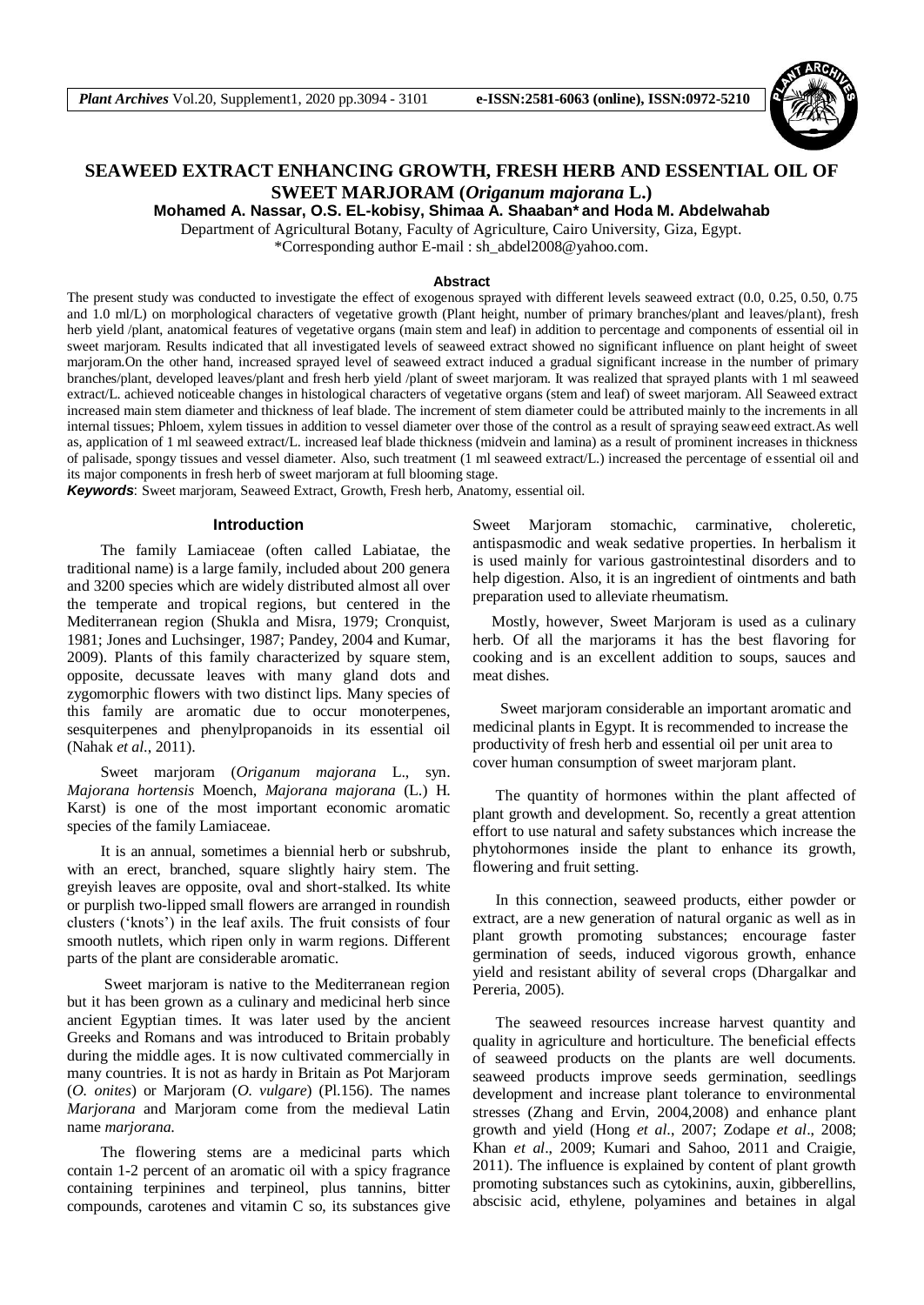extract (Crouch and Van Staden, 1993; Stirk *et al*., 2003; Yokoya *et al*., 2010; Blunden *et al*., 2010 and Prasad *et al*., 2010).

 Thus, the present investigation is carried out to evaluate the influence of exogenous sprayed with different concentrations of seaweed extract on vegetative growth, fresh herb yield, anatomical structure of vegetative organs and chemical composition of aromatic oil of sweet marjoram plant.

# **Material and Method**

 The present investigation was performed in Agriculture Experimental and Research Station, Faculty of Agriculture, Cairo University, Giza, Egypt during two growing seasons of 2018 and 2019 in order to investigate the impact of exogenous application of seaweed extract at 0.25, 0.50, 0.75 and 1.0 ml/L. on vegetative growth, fresh herb yield, anatomical features as well as essential oil (percentage and constituents) of (*Origanum majorana* L.). Seeds of sweet marjoram (in a form of nutlets) were obtained from the Experimental Station of Medicinal Plants, Faculty of Pharmacy, Cairo University, Giza, Egypt.

Seaweed extract (CT stimulant-4) was obtained from Meristem Company, Spain.

# **The Field procedures:**

Seeds of sweet marjoram were sown on  $7<sup>th</sup>$  March, 2018 and replicated on 14th March, 2019. Seeds were planted in plastic trays (40  $\times$  60 cm) filled with mixtures soil (1:1, peat moss and clean sand). After 21 days from sowing date, the emerged uniform seedlings were transplanted to the experimental land of the open field.

The experiment includes five treatments in randomized complete block design with three replicate. The experimental land of each replicate divided into five plots each plot contain only one treatment and every plot divided into six ridges with four meters long, 60 cm apart. Every seedling planted in hills, 20cm between hills.

The treatments were (0.25, 0.50, 0.75 and 1.0 ml /L.) seaweed extract which applied at seven weeks after planting date; i.e., four weeks from transplanting and after 21 days from the first one. The untreated plants were treated with tap water. Tween-20 was applied as spreading agent for tested treatments. Every plot treated with 1.50 and 2.25 liters of seaweed in the first and second application; respectively.

**The chemical analysis of seaweed extract according to Meristem Company, Spain is as follows:** 

| Appearance                             | Liquid     | Ascophyllium nodosum seaweed extract | 15%               |  |  |
|----------------------------------------|------------|--------------------------------------|-------------------|--|--|
| Colour                                 | dark brown |                                      |                   |  |  |
| Solubility                             | 100%       |                                      |                   |  |  |
| PH                                     |            | Total nitrogen                       | 5.6%              |  |  |
| Density                                | 1.2g/ml    | Organic nitrogen                     | $0.6\%$           |  |  |
|                                        |            | Ureic nitrogen                       | 5%                |  |  |
| Magnesium Oxide (MgO) chelated by EDTA | 0.2%       | Water soluble magnesium (MgO)        |                   |  |  |
| Iron (Fe) chelated by EDTA             | 1%         | Water soluble iron (Fe)              |                   |  |  |
| Manganese (Mn) chelated by EDTA        | 0.5%       | Water soluble manganese (Mn)         |                   |  |  |
| Zinc $(Zn)$ chelated by EDTA           | 0.5%       | Water soluble zinc (Zn)<br>0.5%      |                   |  |  |
|                                        |            |                                      | 0.2<br>1%<br>0.5% |  |  |

Nitrogen fertilizers in a source of ammonium sulphate (20.5% N), calcium superphosphate (15.5% P<sub>2</sub>O<sub>2</sub>) and potassium sulphate  $(48\%~K_2O_2)$  were applied based on local recommendation of sweet marjoram plant.

# **Data Recorded:**

**1. Vegetative growth:** In both seasons data on five plants for each replicate (15 plants from each treatment) were recorded at full blooming stage after 3.5 months from sowing date; i.e., four weeks after the second application of seaweed extract. parameters includes average plant height (cm), number of brunches/ plant, leaves/ plant and fresh weight of shoot(g)/ plant (represent yield of fresh herb / plant).

**2. Anatomical studies**: These studies were aimed to make a comparative microscopical examination on plant materials which clarify the best prominent reaction to seaweed extract with control. In the second growing season of 2019 at the age of three months from sowing date; i.e. two weeks from the second application of seaweed extract, Specimens were collected from the median portion of the main stem and lamina of its corresponding leaf. Samples were killed and fixed for at least 2 days in F.A.A.(10ml formalin, 5ml glacial acetic acid and 85 ml ethyl alcohol 70%). anatomical processing were carried out according to (Nassar and ElSahhar, 1998). Sections were read to detect histological manifestations of the noticeable responses resulted from spraying with 1.0 ml/L Seaweed extract (the most positive effect concentration in this investigation) compared to control and photomicrographed.

**3. Extraction and composition of essential oil:** Essential oil was extracted to evaluate response of sweet marjoram herb to foliar spray with seaweed extract on percentage and composition of essential oil. Samples were taken at full blooming stage of the second growing seasons 2019 (the age of 14 weeks from sowing date). Determination of essential oil quantitative was achieved by Hydro-distillation using the technique described by Densy and Simon (1990). The essential oil was extracted by water distillation using a modified Clevenger trap (ASTA, 1968). GC-MS at National Research center, Dokki, Giza, Egypt was used to separate and detect essential oil constituents.

# **Statistical Analysis:**

 Since there was homogeneity between the collected data (data of morphological characters and herb yield per plant) in both seasons, a combined analysis was performed. Analysis of data of the two seasons were subjected to conventional methods of analysis of variance according to Snedecor and Cochran (1982). The least significant difference (L.S.D.) at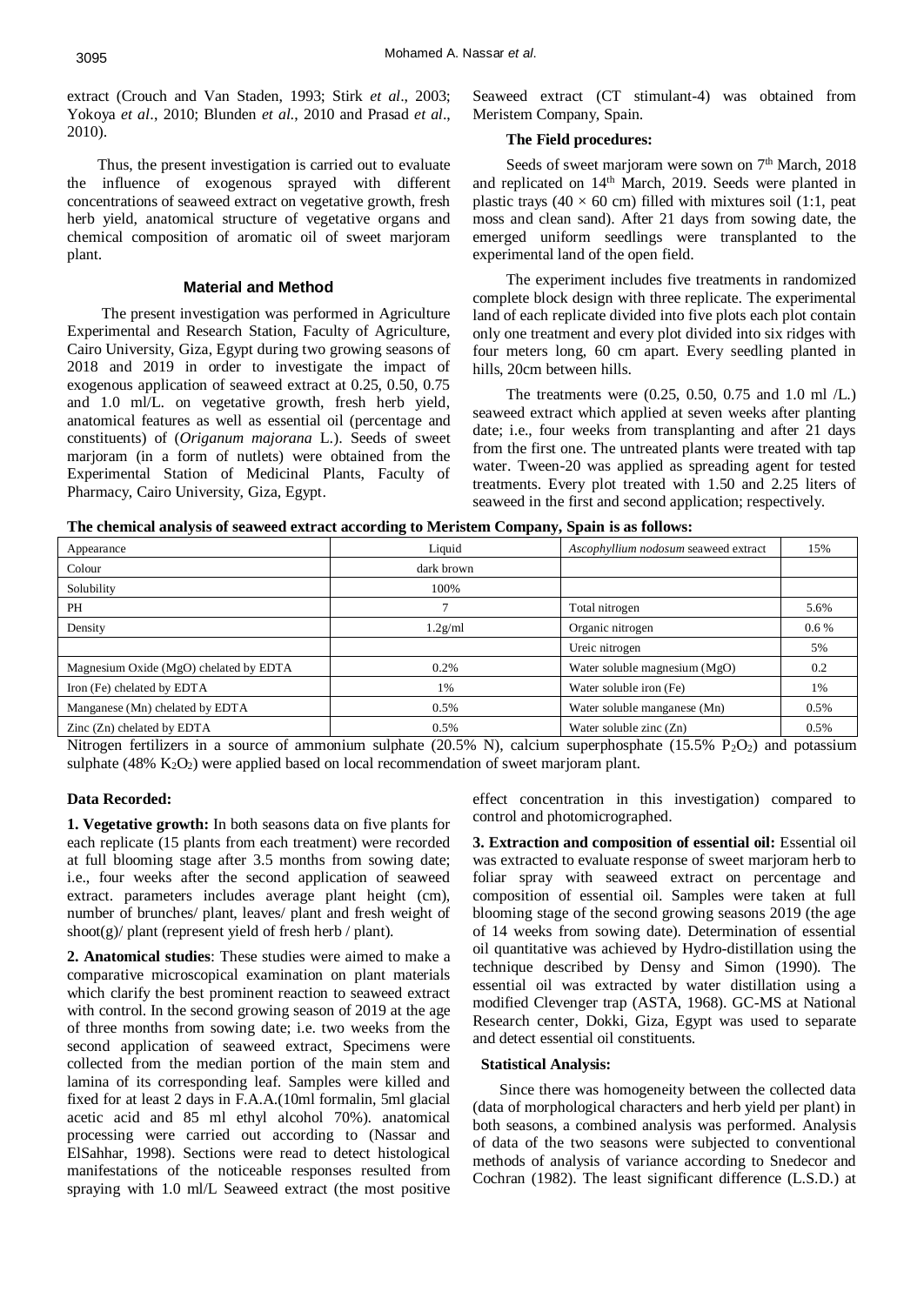0.05 level of probability level was calculated for each determined characters under different treatments.

#### **Results and Discussion**

# **I-Growth Parameters:**

 Data from Table (1) showed that all investigated concentrations of seaweed extract showed no statistical response on plant height of sweet marjoram. on the other hand, all assigned concentrations increased number of primary branches and leaves/plant of sweet marjoram. It is clear that number of primary branches and total number of leaves per plant were gradually increased as the concentration of seaweed extract increased. Worthy to note that the significant increase in such characters was recorded at concentration of 0.5 ml seaweed extract/L. and the maximum increase was obtained at 1 ml seaweed extract /L. (Figure 1), being 64.5% more than the control for number of primary branches/plant and being 46.9% more than the control for total number of leaves/plant.

From the above mentioned results on the influence of exogenous sprayed of seaweed extract on the morphological characters of sweet marjoram growth, it could be stated that all sprayed concentrations of seaweed extract showed an insignificant response in plant height of sweet marjoram plant. The obtained results are in contradiction with those mention by Sivasankari *et al*. (2006) on *Vigna sinensis* plant showed that soaking seeds in aqueous extract of seaweeds (*Sargassum wightii and Caulerpa chemnitzia*) enhanced seedling growth and shoot length. Likewise, Thirumaran *et al*. (2009) on *Abelmoschus esculentus* found that seed germination and shoot length reached its maximum at 20% seaweed liquid with or without chemical fertilizer. Hamed (2012) reported that spraying plants *Phaseolus vulgaris* with seaweed extract at 750 ppm significantly increased plant height. In this respect, Boghdady *et al*. (2016) found that seaweed extract enhanced plant height of chickpea plant. Such contradiction could attributed to the differences in investigated species, method and time of application and / or the concentration used of seaweed extract. On the other hand, the present results indicated that seaweed extract had promoted effect on both characters (number of branches and leaves per plant). The obtain results are in harmony with those mention Hamed (2012) on *Phaseolus vulgaris* and by Boghdady *et al*. (2016) on chickpea, being in harmony with the present investigation.

**Table 1:** Morphological aspects of vegetative growth and fresh herb yield of sweet marjoram as affected by foliar application with seaweed extract (a combined data of the two seasons  $2018 / 2019$ )

|                        | <b>Vegetative growth characters</b> |                  |                         | <b>Fresh herb</b>  |  |
|------------------------|-------------------------------------|------------------|-------------------------|--------------------|--|
| <b>Treatments</b>      | <b>Plant height</b>                 | No. of primary   | No. of leaves / plant   | yield / $plant(g)$ |  |
|                        | (cm)                                | branches / plant |                         |                    |  |
| Control (tap water)    | 41.3                                | 7.6<br>D         | 1784.2<br>D             | 59.16              |  |
| <b>Seaweed extract</b> |                                     |                  |                         |                    |  |
| $0.25$ ml/L.           | 39.6                                | 8.1<br>D         | 1921.7<br>D             | 63.28              |  |
| $0.50$ ml/L.           | 43.8                                | 9.4<br>C         | 2196.2<br>$\mathcal{C}$ | 70.14<br>C         |  |
| $0.75$ ml/L.           | 44.2                                | - B<br>10.6      | 2382.7 B                | 78.55 B            |  |
| $1.00$ ml/L.           | 39.9                                | 12.5A            | 2617.9 A                | 89.72 A            |  |
| L.S.D. (0.05)          | N.S                                 | 1.19             | 185.2                   | 6.17               |  |

Means having the same letter are not significantly different at 0.05 level.



**Fig.1:** A photograph showing the form of sweet marjoram plant at full blooming stage as effected by exogenous application with 1ml seaweed extract /L.

 **A-** Un sprayed plant (Control). **B-** Plant sprayed with 1ml seaweed extract /L.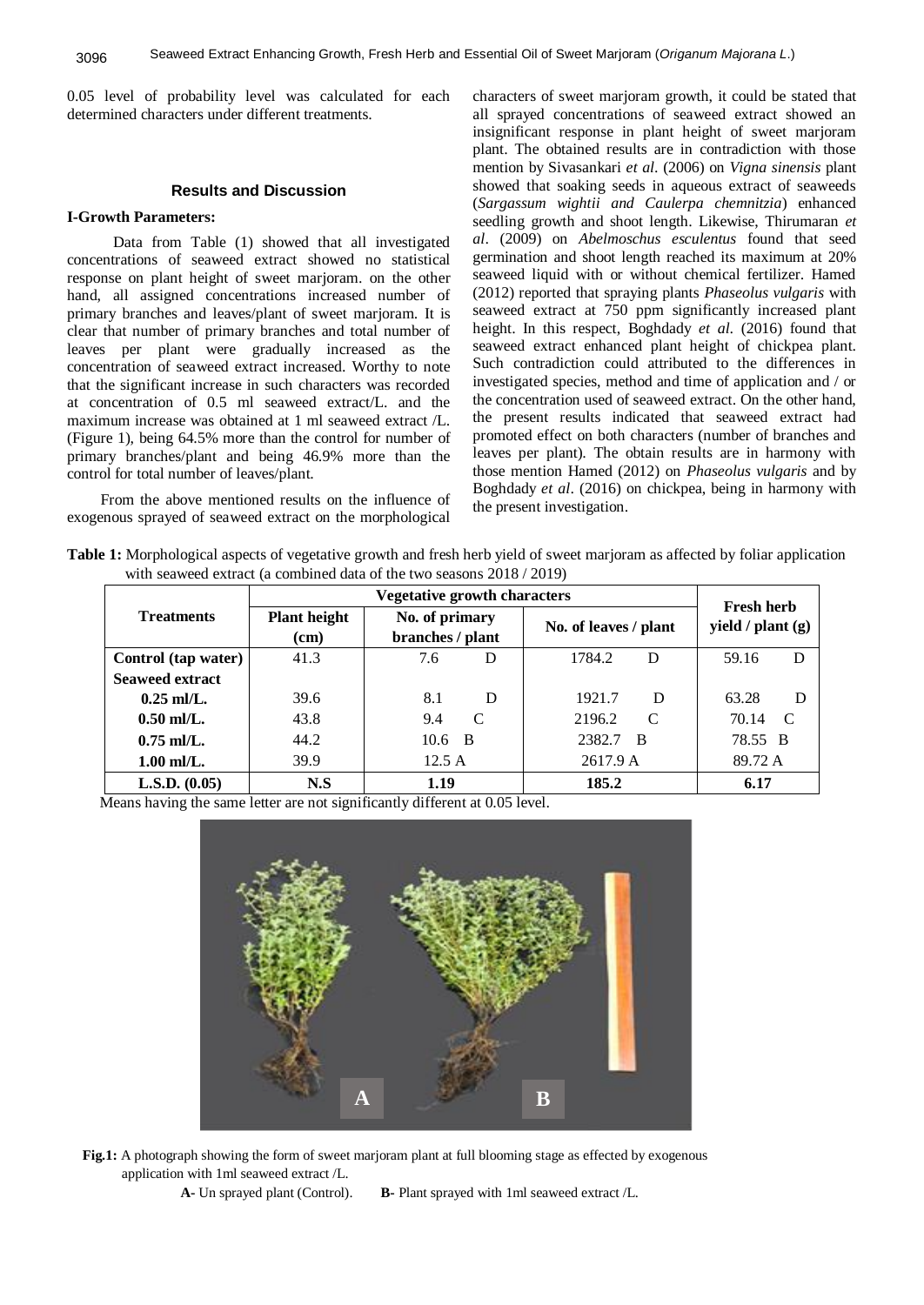# **II-Fresh herb Yield /plant:**

Concerning the effect of seaweed extract on fresh herb yield on sweet marjoram plant at blooming stage are shown in Table (1).It is clear that, all studied concentrations of seaweed extract increased fresh herb yield of sweet marjoram plant and the significant increase was found at 0.5 ml seaweed extract/L. Worthy to mention that increasing concentration of seaweed extract induced significant increase in fresh herb yield reached its maximum at 1 ml seaweed extract/L., being 51.7% more than that of the control. The aforementioned results concerning the effect of spraying seaweed extract on the fresh herb of sweet marjoram indicated that different concentrations of seaweed extract increased fresh herb of sweet marjoram and increasing concentration of seaweed extract up to 1 ml/L. induced gradual significant increase in fresh herb. In this

respect, it could be explained the increase in vegetative growth including fresh herb which represents shoot fresh weight per plant due to foliar application with seaweed extract to the presence of growth phytohormones (IAA, IBA and cytokinins) trace elements, vitamins and amino acids in the components of seaweed extract (Crouch and Van Staden, 1993). The obtained results are in harmony with those obtained by Salama and Yousef (2015) on basil plant.

# **III-Anatomical studies**

# **(a) Anatomy of the stem:**

Measurements and counts of some anatomical aspects in cross section of the main stem of sweet marjoram plants (aged three months from sowing date) as influenced by exogenous application with 1 ml/L. seaweed extract and those of untreated plant are shown in Table (2) and figure (2).

**Table 2 :** Cross sections through the median portion of the main stem of sweet Marjoram as affected by exogenous application with seaweed extract (Average of six readings)

|                                | <b>Treatments</b> |                                   |                    |
|--------------------------------|-------------------|-----------------------------------|--------------------|
| <b>Histological characters</b> | Control $(\mu m)$ | 1 ml/L. seaweed extract $(\mu m)$ | $\pm$ % to control |
| Stem diameter                  | 2118.0            | 2859.5                            | $+35.0$            |
| Cortex thickness               | 282.3             | 249.5                             | $-11.6$            |
| Phloem tissue thickness        | 56.5              | 88.6                              | $+56.8$            |
| Xylem tissue thickness         | 352.9             | 662.5                             | $+87.7$            |
| Vessel diameter                | 24.8              | 32.3                              | $+30.2$            |
| Pith diameter                  | 705.2             | 824.9                             | $+17.0$            |

Results in Table (2) and Figure (2) indicated that sprayed sweet marjoram plants with 1 ml/L. seaweed extract resulted in a prominent increase in diameter of the main stem by 35.0% more than control although a decrement of 11.6 % in the thickness of cortex below the control was observed. It was noticed that the increment which observed in stem diameter due to foliar application with seaweed extract

followed by another increase in the most tissues share in the structure of the stem. The phloem and xylem tissue thickness as well as diameter of the pith were increased by 56.8, 87.7 and 17.0% more than control as a result of seaweed extract treatment; respectively. Although, vessel diameter was increased compared to untreated (control) by 30.2% due to foliar spray with 1 ml/L. seaweed extract.



**Fig.2:** Cross section of sweet marjoram plant stem as affected by foliar application with seaweed extract. (x 125). **A.** From untreated plant (control). **B.** From plant treated with 1 ml/L. seaweed extract.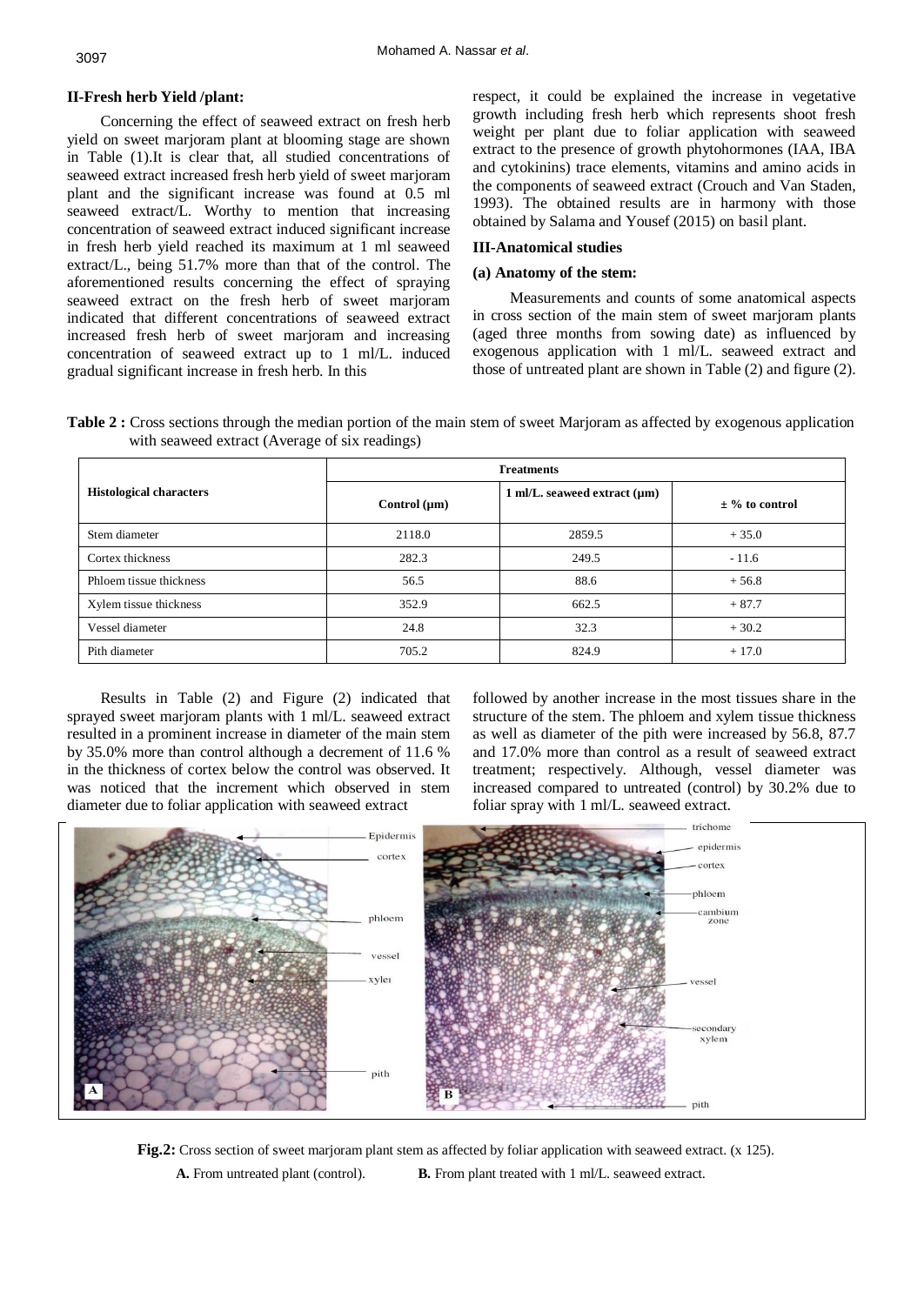# **(b) Anatomy of the leaf:**

Measurements and counts of certain anatomical aspects in cross sections of sweet marjoram leaf blade aged three months as affected by foliar spray with 1 ml/L. seaweed extract are presented in Table (3). Moreover, microphotographs illustrating these treatments are shown in Figure (3).

It is obvious from Table (3) and Figure (3) that foliar application with 1 ml/L. seaweed extract induced prominent increase in the thickness of midvein and lamina by 26.4 and 31.2% over those of the control; respectively. It is clear that the induced thicker leaves as a result of spraying seaweed

extract could be attributed mainly to the prominent increase in palisade and spongy tissue by 68.8% and 7.2 %, respectively more than that of the control. Likewise, there was a slightly increased in the size of the vascular bundle of the midvein due to a slight increase in its length and width by 2.5% and 1.7% respectively, over those of the control as a result of such treatment. Moreover, xylem vessels increased in diameter, being 27.3% over the control, which amounted to more total active conducting area to cope with vigorous growth resulting from spraying treatment with 1 ml/L. seaweed extract.

**Table 3:** Cross sections of sweet marjoram leaf blade as affected by exogenous application with seaweed extract (Average of the six readings)

| <b>Histological characters</b> | <b>Treatments</b> |                                   |                    |  |
|--------------------------------|-------------------|-----------------------------------|--------------------|--|
|                                | Control $(\mu m)$ | 1 ml/L. seaweed extract $(\mu m)$ | $\pm$ % to control |  |
| Midvein thickness              | 212               | 268                               | $+26.4$            |  |
| Lamina thickness               | 276               | 362                               | $+31.2$            |  |
| Palisade tissue thickness      | 93                | 157                               | $+68.8$            |  |
| Spongy tissue thickness        | 152               | 163                               | $+7.2$             |  |
| Dimensions of midvein bundle:  |                   |                                   |                    |  |
| Length                         | 79                | 81                                | $+2.5$             |  |
| Width                          | 91                | 92                                | $+1.1$             |  |
| Vessel diameter                | 11                | 14                                | $+27.3$            |  |

Previous information about the effect of exogenous application seaweed extract on anatomical structures of vegetative organs (stems and leaves) of sweet marjoram plants are not available in the literature. However, Salama and Yousef (2015) using 1.5 ml. seaweed extract/ L. on basil plant as well as Salama *et al*. (2016) using 1 ml seaweed extract/L. on stevia plant induced remarkable changes in stems and leaves anatomical structure due to foliar application with seaweed extract. They found that the increase induced in stem diameters was attributed mainly to the increase in the thickness of vascular bundle tissue as well

as in pith tissue compared to control. Likewise, seaweed extract treatment induced thicker leaves due to the increase induced in the thickness of both midvein and lamina. The increment which was observed in the lamina thickness could be attributed mainly to the increase achieved in both palisade and spongy tissues. Likewise, the increase observed in the thickness of midvein region could be attributed mainly to the increase induced in the dimensions of the midvein bundles, these results in line with the present findings. Similar results were also reported by Boghdady *et al*. (2016) using 1 ml. seaweed extract/L. on chickpea plant.



A. From untreated plant (control). **Fig. 3 :** Cross sections of sweet marjoram leaf blade as affected by foliar application with seaweed extract. (X 300). **B.** From plant treated with 1 ml/L. seaweed extract.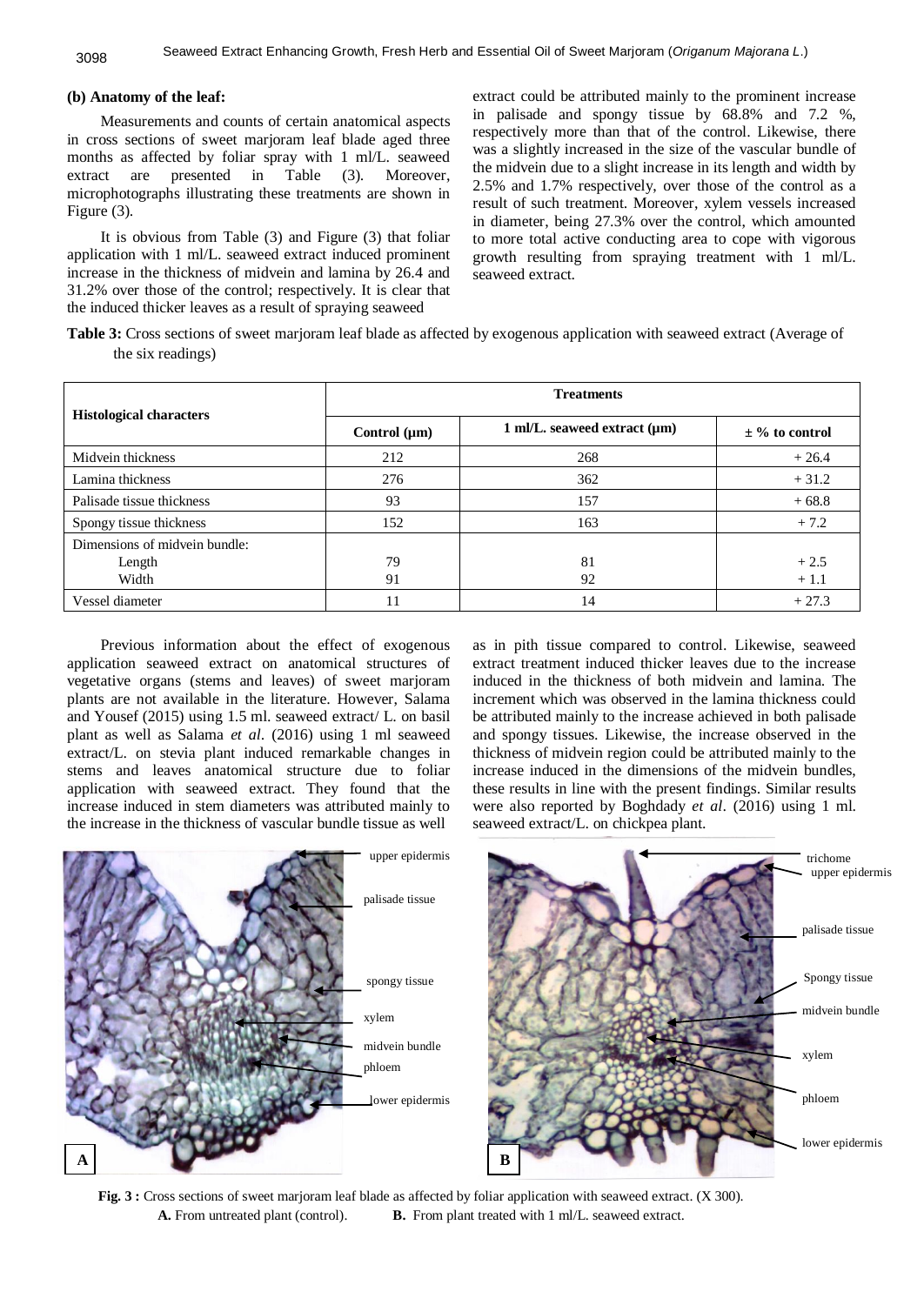# **IV-Essential oil:**

 The composition and percentage of essential oil of sweet marjoram herb at full blooming stage, as affected by exogenous application with 1ml seaweed extract/L. are shown in Table (4). Likewise, the components of essential oil analyzed by GC-MS are illustrated in Figures (4 and 5). The essential oil of sweet marjoram herb at flowering stage was obtained by means of water-steam distillation. It yielded 0.75 and 0.88% for control and treated plants; respectively (Table, 4).

 Using GC-MS technique in analyzing essential oil of sweet marjoram herb (Figures 4 and 5) proved the presence of 19 compounds in both essential oils of control and treated plants with 1ml seaweed extract/L. (Table 4).There are 3 main compounds (major ones) in the composition of essential oil namely 4-Terpineol, γ-Terpinene and β-Terpineol. Such three main components comprised 82.16% of the essential oil obtained from herb of untreated plants against 92.85% of the essential oil obtained from herb of plants sprayed with 1ml seaweed extract/L. Worthy to mention that the rest 16 compounds of essential oil comprised 17.37% of essential oil of untreated plants against 7.15% of essential oil of treated plants.

 It is clear that the first major component (4-Terpineol) comprised 58.40% of the essential oil obtained from un sprayed plants against 77.80% of the essential oil obtained from plants sprayed with 1ml seaweed extract/L. Whereas, the second main component (γ-Terpinene) recorded 15.48% for the essential oil of untreated plants against 4.75% for the essential oil of treated plants. At the same time, the third main component (β-Terpineol) comprised 8.73% of the essential oil of un sprayed plants against 10.30% of the essential oil of treated plants. The obtained results indicated that treated sweet marjoram plants with 1ml seaweed extract induced favorable changes in both percentage and composition of volatile oil.

 The literature survey about the effect of exogenous application with seaweed extract on essential oil(percentage and composition) are not available.

**Table 4:** Components and percentage of essential oil of sweet marjoram herb as affected by exogenous application with 1ml seaweed extract/L.

| No. of                                    | <b>Retention time</b> | Components (%)          | trea ments     |                              |
|-------------------------------------------|-----------------------|-------------------------|----------------|------------------------------|
| peaks                                     | (min.)                |                         | <b>Control</b> | 1 ml/L seaweed<br>extract/L. |
| $\mathbf{1}$                              | 4.28                  | $\beta$ -Thujene        | 0.11           | 0.04                         |
| $\overline{2}$                            | 4.47                  | $\alpha$ -Pinene        | 0.20           | 0.08                         |
| $\overline{\mathbf{3}}$                   | 5.45                  | <b>Sabinene</b>         | 4.58           | 1.83                         |
| $\overline{4}$                            | 5.61                  | $\beta$ -Pinene         | 0.45           | 0.17                         |
| 5                                         | 6.73                  | $\alpha$ -Terpinene     | 5.08           | 1.56                         |
| 6                                         | 7.13                  | Limonen                 | 0.37           | 0.14                         |
| $\overline{7}$                            | 7.22                  | $\beta$ -Phellandrene   | 0.60           | 0.24                         |
| 8                                         | 8.12                  | $\gamma$ -Terpinene     | 15.48          | 4.75                         |
| 9                                         | 8.62                  | Trans-Sabinene hydrate  | 3.47           | 1.32                         |
| 10                                        | 9.04                  | $\alpha$ -Terpinolen    | 0.87           | 0.46                         |
| 11                                        | 9.78                  | $\beta$ -Terpineol      | 8.73           | 10.30                        |
| 12                                        | 10.70                 | trans-p-2-Menthen-1-ol  | 0.39           | 0.41                         |
| 13                                        | 11.50                 | 1-Terpineol             | 0.10           | 0.08                         |
| 14                                        | 12.99                 | 4-Terpineol             | 58.40          | 77.80                        |
| 15                                        | 13.67                 | α-Terpineol             | 0.51           | 0.50                         |
| 16                                        | 15.71                 | Linalyl acetate         | 0.28           | 0.13                         |
| 17                                        | 17.68                 | 4-Terpinenyl<br>acetate | 0.07           | 0.04                         |
| 18                                        | 22.55                 | Caryophyllene           | 0.18           | 0.09                         |
| 19                                        | 25.70                 | Bicyclogermacrene       | 0.11           | 0.06                         |
| % of Essential oil in sweet marjoram herb |                       | 0.75                    | 0.88           |                              |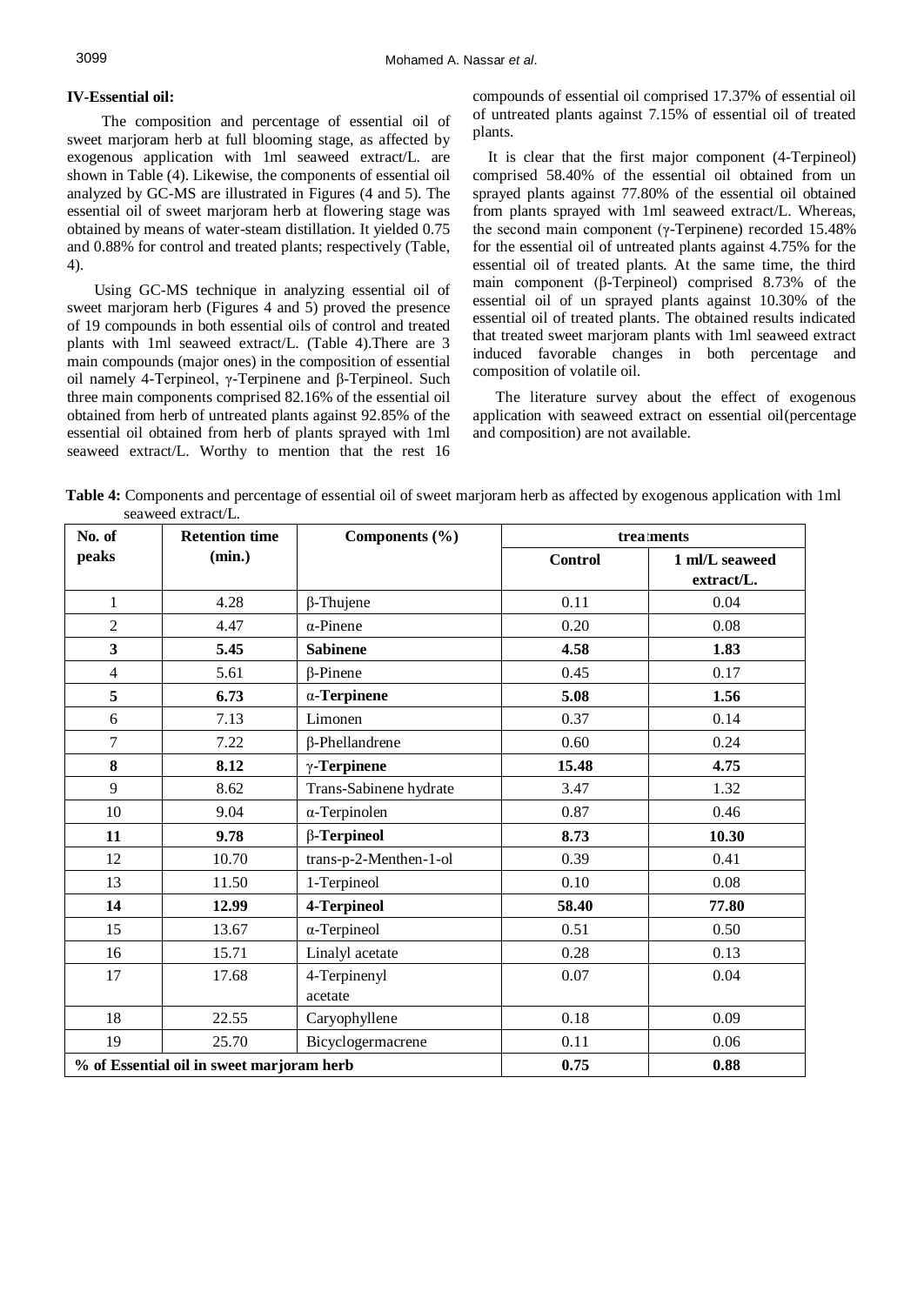

## **Constituents and their retention time, min.**

**Fig. 4:** GC/ MS of essential oil in sweet marjoram plant of untreated plant at blooming stage.





**Fig. 5:** GC/MS of essential oil in sweet marjoram herb of treated plant with 1m/L. seaweed extract at blooming stage.

### **Conclusion**

 It could be concluded that sprayed seaweed extract at concentration of 1ml/L induced significant increase in fresh herb yield due to enhancing growth and anatomical structure as well as percentage of essential oil.

### **References**

- ASTA. (1968). Official Analytical Method of American Spice Trade Association ASTA, Englewood cliffs, N. J. p. 8-11.
- Blunden, G., P. F. Morse, I. Mathe, J. Hohmann, A.T. Critchley and S. Morrell, (2010). Betaine yields from marine algal species utilized in the preparation of seaweed extracts used in agriculture. Nat. Prod. Commun, **5:** 581-585.
- Boghdady, M.S., Selim, D.A.H., Nassar, R.M.A., and Salama, A.M. 2016. Influence of foliar spray with seaweed extract on growth, yield and its quality, protein pattern and anatomical structure of chickpea plant (*Cicer arietinum* L.) Middle East Journal of Applied Sciences **6:**207-221.